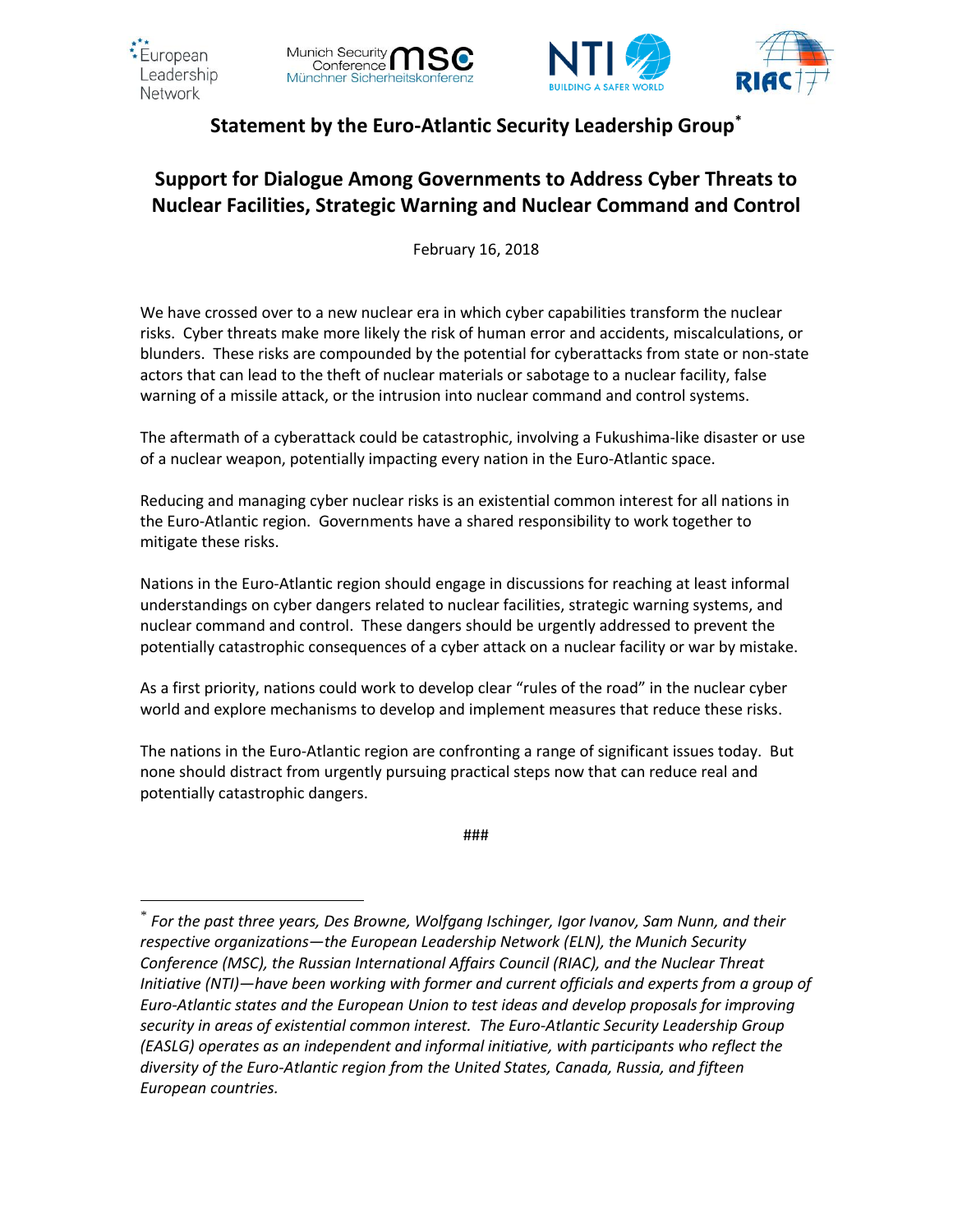## **Signatories to the Joint Statement by the Euro-Atlantic Security Leadership Group Support for Dialogue Among Governments to Address Cyber Threats to Nuclear Facilities, Strategic Warning, and Nuclear Command and Control**

#### *Co-Conveners*

#### **Des Browne**

Vice Chair, Nuclear Threat Initiative; Chair of the Board of Trustees and Directors of the European Leadership Network; and former Secretary of State for Defence, United Kingdom

#### **Ambassador (Botschafter) Professor Wolfgang Ischinger**

Chairman (Vorsitzender), Munich Security Conference Foundation, Germany

#### **Igor Ivanov**

Former Minister of Foreign Affairs, Russia

#### **Sam Nunn**

Co-Chair, Nuclear Threat Initiative; and former U.S. Senator, United States

#### *Participants*

#### **Ambassador Brooke Anderson**

Former Chief of Staff, National Security Council, United States

## **Steve Andreasen**

National Security Consultant, Nuclear Threat Initiative; and former Director for Defense Policy and Arms Control, National Security Council, United States

#### **Joel Bell**

Chairman, Chumir Foundation for Ethics in Leadership, Canada

## **Robert Berls**

Senior Advisor for Russia and Eurasia, Nuclear Threat Initiative; and former Special Assistant for Russia/NIS Programs to the Secretary of Energy, United States

## **Philip Mark Breedlove**

General (Ret), United States Air Force; former Commander, U.S. European Command, and 17th Supreme Allied Commander Europe of NATO Allied, United States

#### **William J. Burns**

President, Carnegie Endowment for International Peace, United States

#### **Ambassador Richard Burt**

Chairman Global Zero USA, United States

## **E. Buzhinskiy**

Chairman of PIR Center Executive Board; Vice-President of RIAC; and Lt-General (Ret), Russia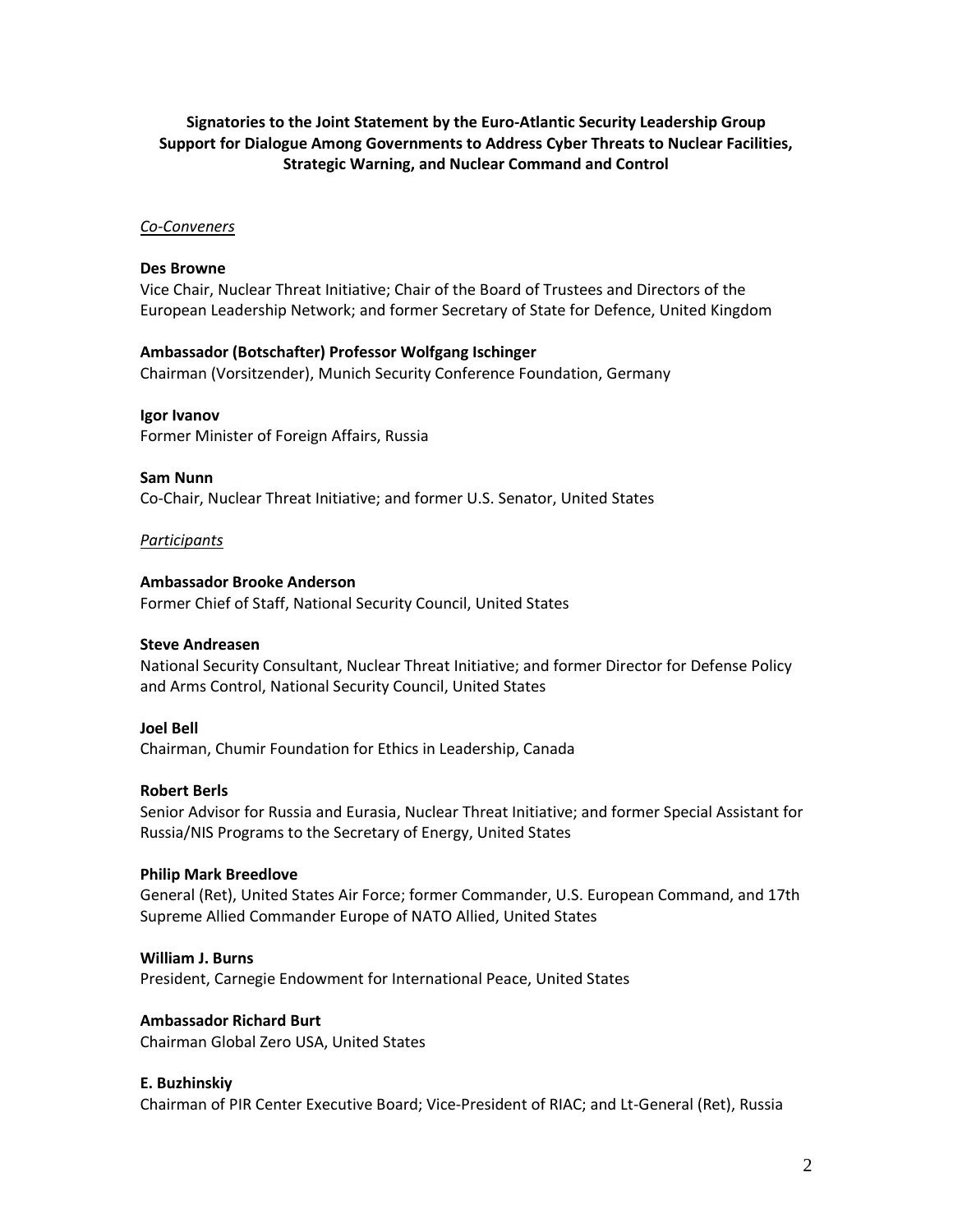#### **General (Ret) Vincenzo Camporini**

Vice President Istituto Affari Internazionali, Italy

**Hikmet Çetin** Former Foreign Minister, Turkey

**James F. Collins** (Amb. Retired) Senior Fellow, Russia and Eurasia Program, Carnegie Endowment for International Peace, United States

**Admiral Giampaolo Di Paola** Former Chief of Defence; former Chairman of NATO's Military Committee; former Minister of Defence, Italy

**Ambassador Rolf Ekéus** Diplomat and Chairman Emeritus of the Stockholm International Peace Research Institute, Sweden

**Sir Christopher Harper** KBE, United Kingdom

**James L. Jones** General (Ret), USMC; President, Jones Group International, United States

**Roderich Kiesewetter** Member of Bundestag, Germany

**Bert Koenders** Former Minister of Foreign Affairs, Netherlands

**Łukasz Kulesa**

Research Director and Head of the Warsaw Office, European Leadership Network, Poland

**Imants Lieģis** Former Minister of Defence, Latvia

**O. Faruk Loğoğlu**

Former Ambassador to the United States and Undersecretary of the Ministry of Foreign Affairs, **Turkey** 

**Hon. Andrea Manciulli** Head of Italy's Delegation to the NATO Parliamentary Assembly, Italy

#### **Ernest J. Moniz**

Co-Chair and CEO, Nuclear Threat Initiative; and former U.S. Secretary of Energy, United States